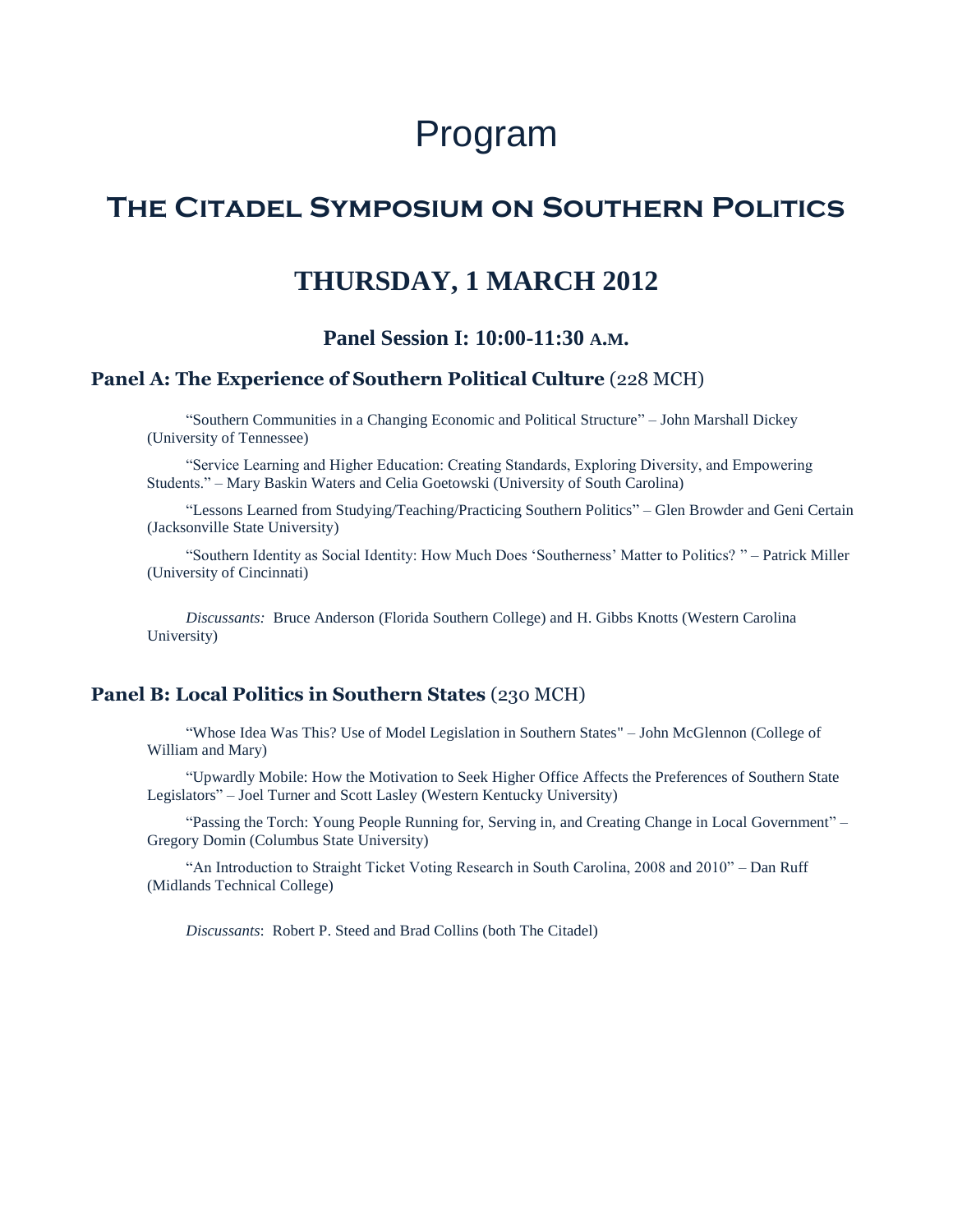# **Panel Session II: 1:00-2:45 P.M.**

### **Panel C: Undergraduate Research on Southern Politics** (228 MCH)

―Hispanic Political Development, 1988–2010: The Political Convergence of Texan and Floridian Hispanic Populations‖ – Kelly Dorian, Melissa George, Taylor Langston, Robert Gruber (all Florida Southern College)

"Sorting the Sunshine State: The Partisan Effects of Retiree In-Migration in Florida 1960-2010" – Hunter Kaiser, Annalise LaRoche, Cynthia Padilla (all Florida Southern College)

―Politics of Southern Politicking: From the Nixon Era to the Present Day—Changing Southern Strategy in National Elections" – Nicole C. Connors and Carlene Fogle-Miller (both Florida Southern College)

"Is the Christian Coalition Invited to the Tea Party? The Variable Correlation between Evangelical Voters and the *New Right*" – Courtney Ball, Alex Oommen, Jim Denham (all Florida Southern College)

*Discussants:* John A. Clark (Western Michigan University) and Patrick R. Cotter (University of Alabama)

#### **Panel D: Continuity and Change in the South (230 MCH)**

―Dixie Backlash? Anti-Southern Affect and Party Support Outside the South‖ – Jonathan Knuckey (University of Central Florida)

―Exploring Southern Identity and Distinctiveness‖ – Christopher A. Cooper and H. Gibbs Knotts (both Western Carolina University)

―The Political Implications of Southern Migration‖ – D. Sunshine Hillygus and McKenzie Young (both Duke University)

―Examining the Determinants of State Court Budgeting: A South/Non-South Comparative Study‖ – John C. Morris, Amy McDowell (both Old Dominion University), Rick Travis (Mississippi State University), David A. Breaux (University of Louisiana-Lafayette)

*Discussants:* Seth C. McKee (University of South Florida) and Samuel Lucas McMillan (Lander University)

## **Panel Session III: 3:00-4:30 P.M.**

#### **Panel E: Ideological and Partisan Dynamics in Southern Politics** (228 MCH)

"Political Ideology and the South" – William Crotty (Northeastern University)

―The Rise of Partisan Polarization in the South and the Nation‖ – Alan Abramowitz (Emory University)

―Political Culture, Rights Talk, and Attitudes Toward Life Issues: A Regional Comparison‖ – Ted Jelen (University of Nevada, Las Vegas), Paul Djupe (Denison University), Andrew Lewis (Princeton University), and Charles Dahan (University of Florida)

"Jeb Bush and the Conservative Movement in America" – Matthew Corrigan (University of North Florida)

*Discussants:* Ronald Keith Gaddie (University of Oklahoma) and Laura Olson (Clemson University)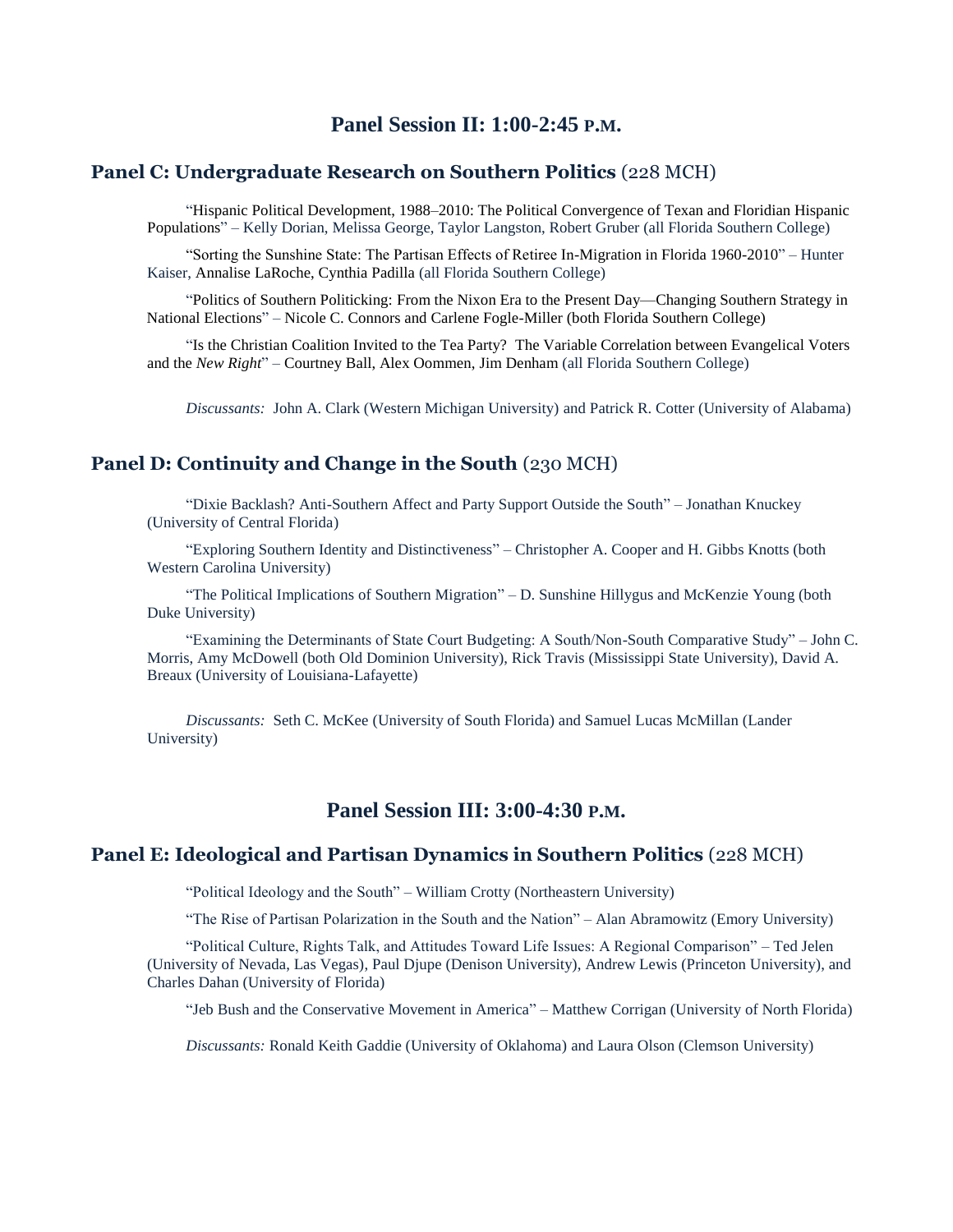#### **Thursday, Panel Session III, continued: 3:00-4:30 P.M.**

#### **Panel F: The South and Presidential Elections** (230 MCH)

―Unhyphenated Americans and Partisan Change‖ – Brian Arbour (John Jay College, CUNY)

"A Surge at the End: The South Carolina Presidential Primary" – David Woodard (Clemson University)

"The Political Geography of the South: The 2008 Presidential Election" – Chad Kinsella (Lander University)

"American Democracy Nullified: The Continuing Southern Blockage of Majority Will in the United States" – Neal Allen (Wichita State University)

*Discussants:* Robert Crew (Florida State University) and David Rohde (Duke University)

# **FRIDAY, 2 MARCH 2012**

# **Panel Session IV: 8:30-10:15 A.M.**

#### **Panel G: The Continuing Role of Race in Southern Politics** (228 MCH)

―Southern Sectionalism in Modern American Politics: Myth or Reality?‖ – Tom Eamon (East Carolina University)

―Black Mobilization in the Modern South: When Does Empowerment Matter?‖ – Irwin L. Morris (University of Maryland), Quentin Kidd (Christopher Newport University), M.V. Hood, III (University of Georgia)

―The Lingering Impact of Race in Southern Politics‖ – Samantha Nicholson, John Theilmann, Richard Keen (all Converse College)

"The South Carolina Democratic Party's Real Problem" – Don Fowler (The Citadel)

*Discussants:* David A. Breaux (University of Louisiana-Lafayette) and James T. LaPlant (Valdosta State University)

#### **Panel H: Redistricting in the South (230 MCH)**

"Whistling Past Dixie? Redistricting, Ideology, and the 2012 Two Party System in the South" - Jean-Philippe Faletta, William M. Harris (both University of St. Thomas-Houston)

―Redistricting in Florida; Voices from the Grassroots—Who? How Many? How Cohesive? How Successful?‖ – Susan A. MacManus, Joanna Cheshire, Tifini Hill (all University of South Florida)

―Seats, Votes, Citizens, and the One-Person, One-Vote Problem‖ – Ronald Keith Gaddie, Justin J. Wert (both University of Oklahoma), and Charles S. Bullock, III (University of Georgia)

*Discussants:* John McGlennon (College of William and Mary) and Harold Stanley (Southern Methodist University)